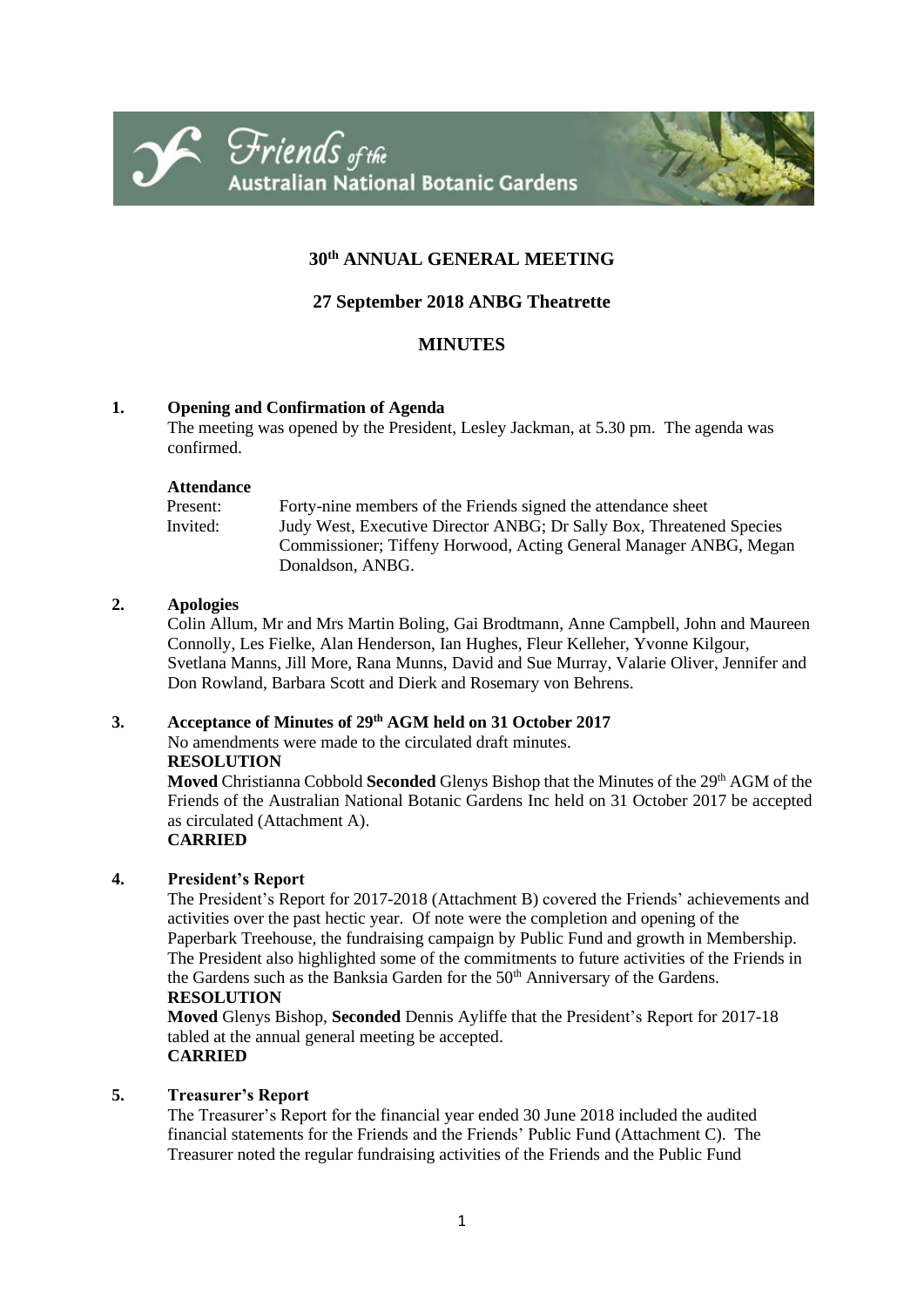campaign, she particularly noted the successfully managed Australasian Botanic Gardens Volunteer Guides Conference and reflected on the significant increase in membership.

# **RESOLUTION**

**Moved** Christianna Cobbold, **Seconded** Barbara Podger that the Treasurer's Report, including the financial statements for the Friends and the Friends' Public Fund, for the financial year ended 30 June 2018 be accepted. **CARRIED**

# **6. Report by Executive Director**

Judy West explained that even though she had been Acting Director of National Parks since early in the year she remained closely involved with the Gardens and through the many changes in executive leaders in the Gardens their relationship with Friends had remained excellent.

Highlights of the year included

- Opening of the Paperbark Treehouse
- Commencement of the Seedbank fundraising campaign
- Increase in visitor numbers, especially school visits
- Progress on implementation of the Master Plan
	- o Work with the architects to finalise the Ian Potter National Conservatory with construction due to commence in May 2019 and open for the anniversary in 2020
	- o Completion of the Pomaderris and the Research and Conservation gardens
	- o Northern Precinct Plan which would be a hub for the horticulture and trades depots and would include a new National Seed Bank building
	- o New focus of the living collection to analyse and triage high priority species
	- o Commencement of work for the Banksia Garden which would include rare and rarely seen species.

Judy took the opportunity to thank the impressive number of volunteers from the Friends and their contributions to the Gardens, she also thanked Lesley Jackman for her contributions as President.

# **7. Election of Office Bearers and Council members (for 2 years in each case)**

The election for President, Vice President, Treasurer and three Council members was chaired by the Executive Director, Judy West:

- Nominations were received for each of the positions of President, Treasurer and the three Council members. Personal profiles for nominees were included in the agenda papers. No nomination was received for the position of Vice President.
- Judy West declared the following positions filled:
	- $\circ$  President Max Bourke
	- o Treasurer Helen Elliot
	- o Council Lynden Ayliffe, Alan Henderson and David More

# **8. Appointment of Auditor for 2018-19**

The Treasurer reported that she was extremely satisfied with the work undertaken by Jeff Brewer of MGI/Joyce Dickson and, after declaring a personal connection with the firm, recommended that the Friends continue to engage MGI/Joyce Dickson for the 2018-19 financial year.

# **RESOLUTION**

**Moved** Helen Elliot, **Seconded** Wendy Antoniak that the appointment of Mr Jeff Brewer, Partner at MGI/Joyce Dickson, as the auditor for the Friends for 2018-19 be accepted. **CARRIED**